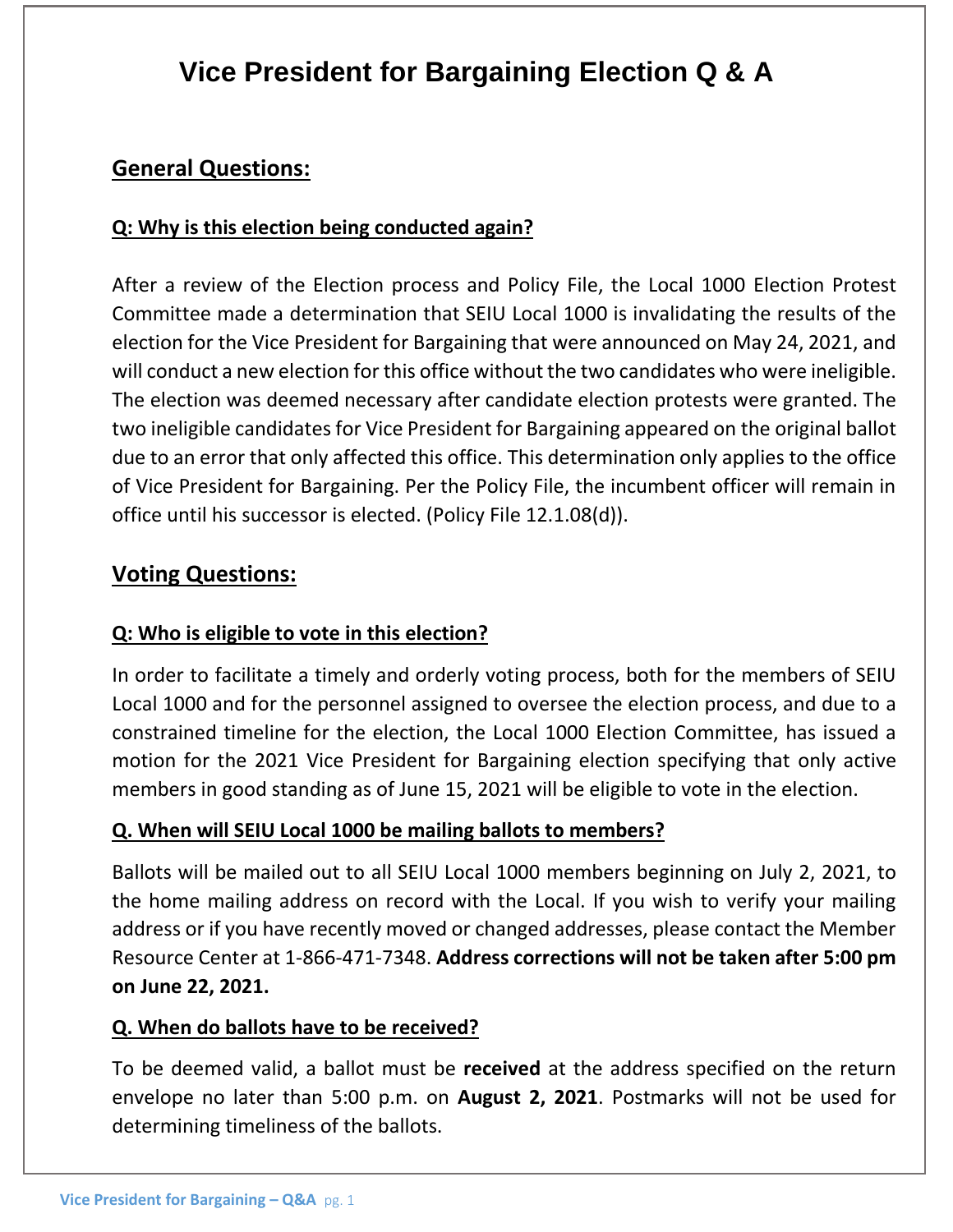## **Q. How can I request a replacement ballot?**

Beginning on July 12, 2021 you can request a replacement ballot by contacting the SEIU Local 1000 Member Resource Center (MRC) at (866) 471-7348. Requests for replacement ballots will not be taken prior to July 12, 2021. All requests for replacement ballots must be **received prior to 5:00 p.m. on July 16, 2021**.

## **Q. I forgot to sign/seal my ballot envelope. Will my vote be counted?**

To be considered valid, a ballot must be sealed and returned inside of the pre-addressed, postage paid return envelope that was provided to each voting member. Each ballot return envelope must also be individually signed by the respective voting member. If your ballot package did not contain a return envelope please contact the Member Resource Center (MRC) at (866) 471-7348 beginning on July 12, 2021 to request a replacement package be mailed to you.

## **Q. Can I drop off my ballot to my local SEIU Local 1000 office or to the ballot office?**

No. All ballots must be returned by United States Postal Service (USPS), or through a similar independent delivery service, (such as FedEx, UPS, DHL, etc. – at the sender's expense) to the address specified on the pre-addressed, postage paid return envelope that was provided with the ballot package mailed to each voting member.

## **Q: Can I return multiple ballots in one envelope?**

No. To be considered valid, a ballot must be sealed and returned inside of the preaddressed, postage paid return envelope that was provided to each voting member. Each ballot return envelope must also be individually signed by the respective voting member. Voting members should not use another voting member's envelope to return a ballot.

If a person wishes to return multiple signed and sealed ballot envelopes to the election office, they may do so by placing the individually signed and sealed ballot envelopes into a single, larger package and mailing that package to the ballot office at 1100 Melody Lane, Roseville, CA 95678. All packages that are sent in this manner, whether via USPS or through an independent delivery service (FedEx, UPS, etc.), will be at the sender's expense. **All packages must be received no later than 5 p.m. on August 2, 2021**.

## **Q. How can I be sure that my vote is safe and will be counted?**

In accordance with SEIU Local 1000 Policy File, Division 12, Section 12.1.05(e), a number of independent third party vendors have been secured by SEIU Local 1000 to oversee the printing, mailing, receipt, sorting, and counting of ballots. In addition to the independent